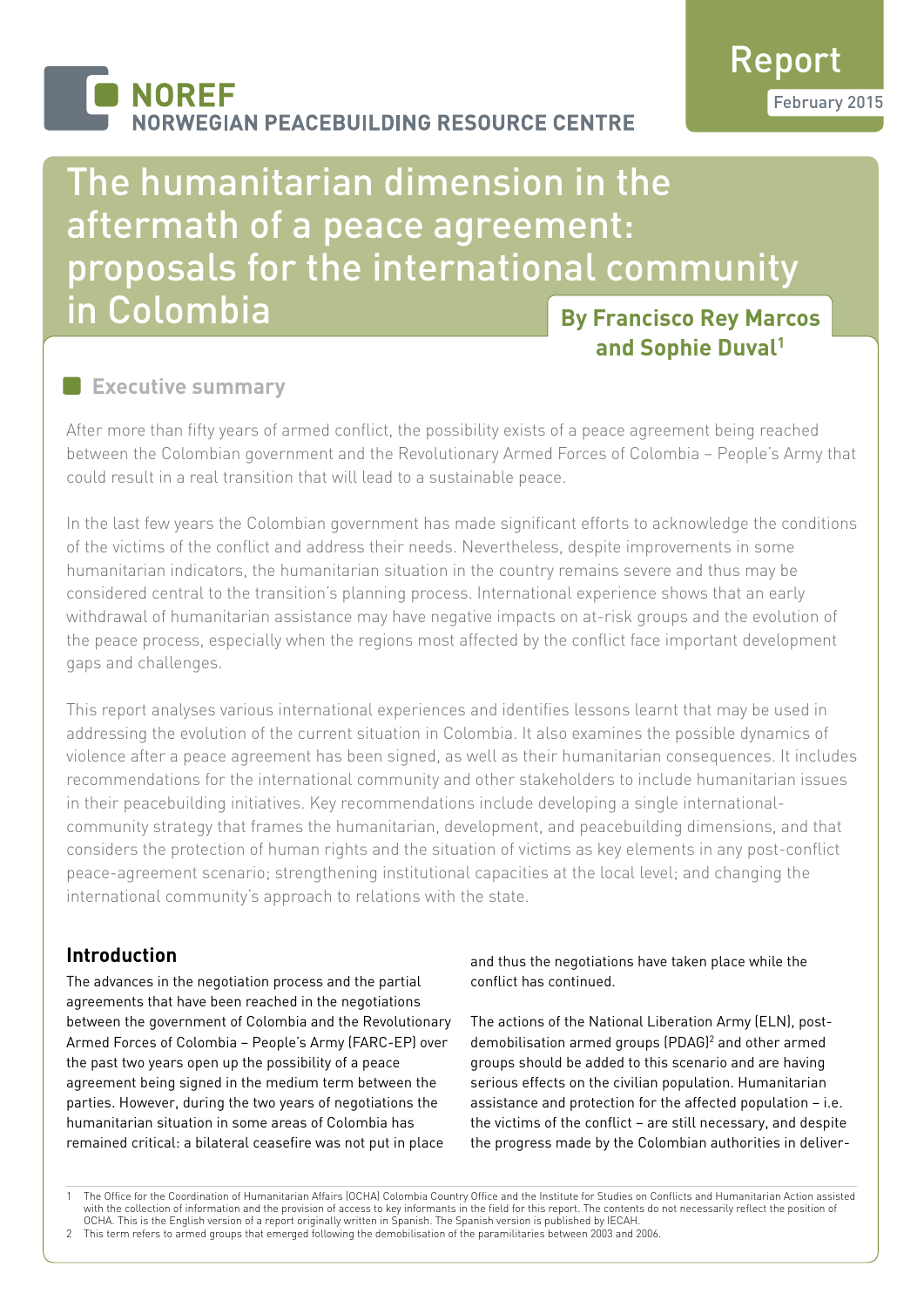ing emergency assistance, persistent response gaps remain. Because of this, national and international humanitarian organisations are still playing an essential role.

The possibility of the signing of a peace agreement between the government and the FARC-EP implies new challenges for humanitarian organisations, since they will have to adapt their operational strategies to the new situation in order to pursue sustainable solutions. The international community has to face the major challenges of understanding these changes and being able to foresee and anticipate them, particularly in light of their humanitarian consequences. The legacy of past peace processes and previous peace agreements in Colombia shows that post-agreement scenarios may lead to the deterioration of the humanitarian and human rights situations, which may obstruct the peace process itself.

This report aims to identify lessons learnt from previous post-agreement situations that may be useful in Colombia. Grounded on an evidence-based analysis of the national humanitarian situation, the report makes recommendations to stakeholders and key institutions – the international community in particular – involved in the peacebuilding, humanitarian aid and development processes with the aim of providing them with a set of guidelines for their future operations.

As part of the research undertaken for this report more than a hundred representatives from various public, private, national and international institutions based in Bogotá, Córdoba, Nariño and Valle del Cauca were interviewed during August and September 2014.

## **International post-war situations: the role of the international community**

Since the early 1990s changes in the international context have favoured the launch of peace processes that have put an end to some armed conflicts and the opening up of new post-war scenarios. Post-war rehabilitation and peacebuilding become two important keystones of international involvement in such peace initiatives. These processes should be led by the governments of the affected countries and should have a locally grounded constituency, although the role of the international community is incontestable.

## Theoretical approaches and practical implications: transitions<sup>3</sup>

Theoretical approaches to these types of situations have resulted in conceptual misunderstandings that have, in turn, led to problems in practice. These misunderstandings result from (1) the use of the term "post-conflict", which does not recognise the persistence of a conflict's underlying causes after a peace agreement has been signed (Romeva, 2003); (2) the emphasis on the economic dimension of the rehabilitation process (Carbonnier, 1998); and (3) the use of the LRRD<sup>4</sup> approach, which originates from the realm of natural disasters and results in problems when it is used in post-war contexts (Pugh, 1998; Roche, 1998). The use of the term "transition" may help to address these situations from a wider perspective that includes a diversity of instruments of international co-operation:

A transition period spans along a broad spectrum of activities along the path out of conflict and toward sustainable development, greater national ownership and increased state capacity. This includes recovery and reconstruction activities that traditionally fall between the humanitarian and development categories, and security-related and peacebuilding activities (OECD, 2012).

OCHA sees a transition as a phase in which acute vulnerability starts to decrease more and more – although some problems remain – and humanitarian indicators start to improve. The transition may be the result of decreased risk – resulting from a reduction in the level of violence – or due to increasing resilience and response capacities, i.e. significant improvements to the government's capacity to respond to the population's needs at the local level (OCHA, 2010).

Another important issue is the role of humanitarian action in post-war peacebuilding efforts (OCHA, 2011). The tensions between these two approaches – resulting from the risk of compromising humanitarian principles and affecting humanitarian access, given the political nature of peacebuilding – has made humanitarians reluctant to support or become involved in longer-term initiatives that do not necessarily respond to humanitarian needs. Nevertheless, there are also cooperation opportunities that allow humanitarian action to support peacebuilding efforts without compromising its principles. For example, the shared interests between the humanitarian and peacebuilding realms in strengthening community-based and institutional response capacities favour more coordination between the two approaches. Moreover, the dialogue between both realms is essential to prevent eventual gaps caused by the decreased involvement of humanitarian organisations or their departure from specific regions. From the perspective of the international funding available for these transitional contexts, several initiatives have been put in place to fill the gaps between the funding opportunities for humanitarian aid, development and peacebuilding by applying a gradualist approach (Steets, 2011).

<sup>3</sup> The theoretical approaches and examples from other countries mentioned in this section seek to illustrate international experiences and lessons learnt. They do not necessarily apply to the Colombian context.

Linking relief, rehabilitation and development.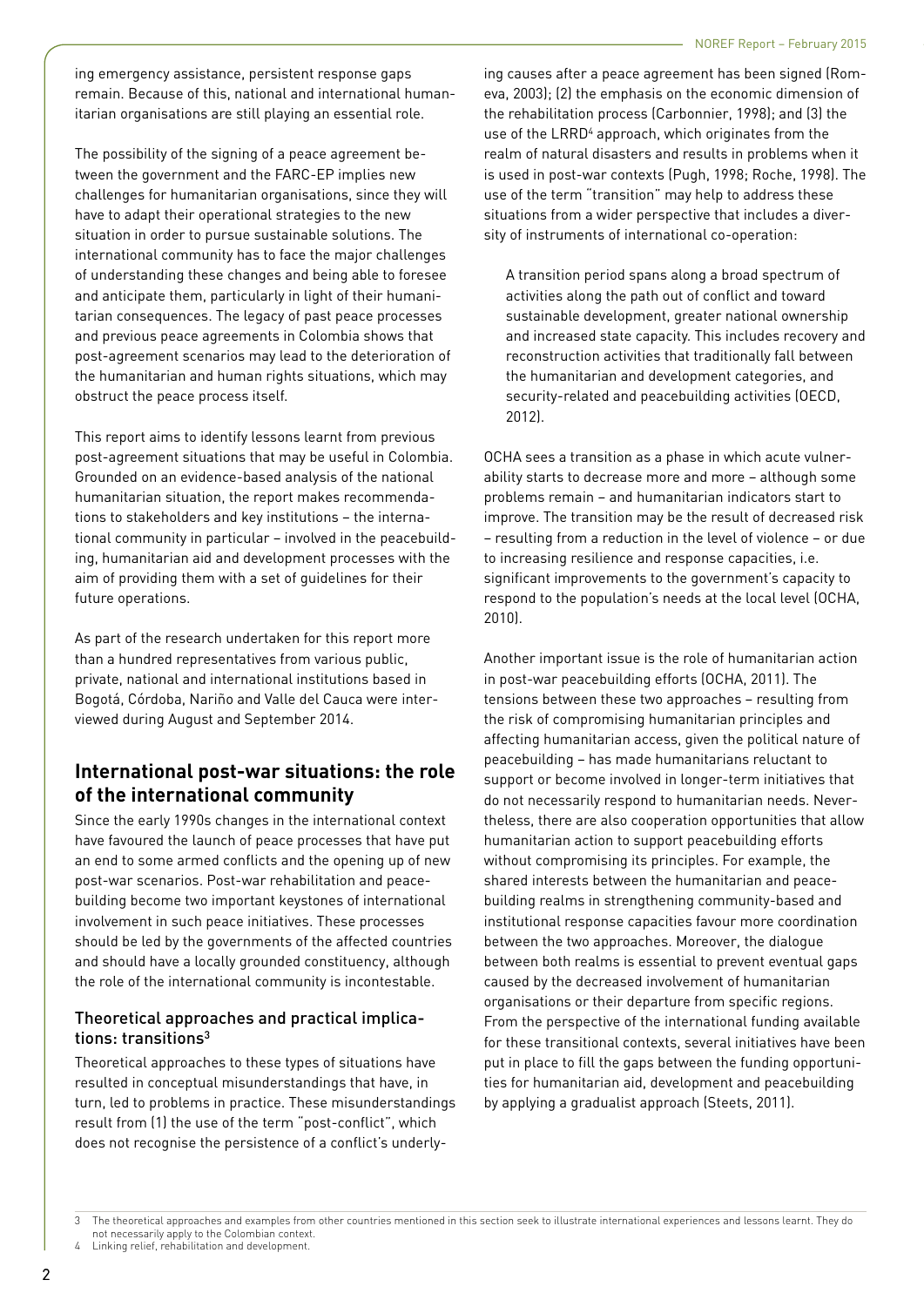## **The humanitarian dimension during the transition**

Although humanitarian action is an essential part of international support for transitional situations, very often peace agreements do not include explicit references to this issue or are limited to its more visible aspects such as the return of displaced populations or humanitarian demining, which in any case are slow processes that are usually only partially implemented (Lederach, 2014). It should be noted that in the current peace talks with the FARC-EP the rights of the victims are not only an item on the negotiation agenda, but have also become a central axis of all the discussions. It is also positive that the parties to the negotiation have received several victims' delegations and agreed to discuss measures to mitigate the impact of the conflict. Nonetheless, the implementation of eventual humanitarian agreements and specific provisions on victims represent an important challenge, given the magnitude of victimisation in Colombia.

A study of various experiences illustrates that "the societies that emerge after a conflict show high levels of violence" (Steenkamp, 2009). According to a World Bank report, 57% of countries that experienced civil wars between 1945 and 2009 relapsed into armed conflict after a peace agreement had been signed due to the continued presence of the underlying causes that led to violence in the first place (Walter, 2010). This is a major challenge for the national government: instead of seeing the post-agreement period as the end of the conflict, international stakeholders should understand it as a process designed to overcome the structural causes of the conflict that involves national economic recovery measures and reducing the risk of a relapse into a new conflict (Collier, 2008). While it is true that the Havana negotiation agenda addresses the structural causes of the conflict (rural development, political participation, drug trafficking, etc.), the implementation of the agreements reached will be a long-term challenge for Colombia.

This implies the presence of actors to prevent the deterioration of the humanitarian situation and respond to eventual emergencies. Subsequently, the withdrawal of humanitarian organisations from a country or region should be gradual and should be linked to increasing community and institutional local response capacities, and the achievement of indicators of significant improvement in the humanitarian situation after the signing of the peace agreement.

However, past experiences do not always endorse this approach. Very often international humanitarian organisations are subjected to pressures resulting in their anticipated withdrawal from a country that hinder the protection of civilians and open up gaps in the humanitarian response. The premature decrease of humanitarian aid delivery in post-war settings is connected to pressures from three

actors: (1) governments, (2) donors, and (3) the media, examples of which are discussed below:

- 1. *Governments*. In Sri Lanka, after the election of Mahuda Rajapaksa as president in November 2005 the government began to politicise international humanitarian aid, describing it as neocolonialist and accusing it of backing the Tamil Tigers (Gowrinathan & Zacharia, 2009). Thus, when the government decided to pursue a final military solution to the armed conflict, humanitarian actors received various threats, such as an official statement that the armed forces were unable to guarantee the safety of United Nations (UN) staff in the Wanni region, which led to the evacuation of such staff from this area despite the serious deterioration of local humanitarian conditions (Keenan, 2010; UN, 2012).
- 2. *Donors*. Between 2007 and 2008 the international community in Somalia was subjected to political pressures from key donor countries that had started to view the country as if it were in a "post-conflict" phase, although the humanitarian situation had clearly worsened. This led to the implementation of transitional assistance and security reform programmes while the conflict was still in progress and while the transitional government was still committing serious human rights violations (Menkhaus, 2009).
- 3. *The media*. In the Democratic Republic of the Congo between 2007 and 2008 humanitarian assistance focused on the North Kivu region, where the conflict was most intense, while other areas of the country were experiencing serious malnutrition and disease problems, among others. When the international humanitarian community tried to redirect its operations to these areas, it was difficult to persuade donors to support this step due to the media's focus on the situation in North Kivu (Lilly & Bertram, 2008).

### Some lessons and recent good practices

These experiences highlight two important issues affecting post-agreement contexts. Firstly, when attention becomes focused on recovery and rehabilitation operations, it must be acknowledged that the country's humanitarian situation could experience reduced visibility, and it is necessary to find a balance among and coordinate humanitarian actions, development plans and peacebuilding efforts. Secondly, this endeavour has to be carried out in close collaboration with the government to the extent that the latter recognises the humanitarian situation and is open to joint efforts in this regard with the international community.

The comprehensive work of the UN in northern Uganda since 2009 was notable for the implementation of a single strategy in collaboration with local authorities comprising humanitarian actions, early recovery and development. This UN Peacebuilding, Recovery and Assistance Programme was a three-year strategy seeking to redirect the operations of the UN System during the transition from providing humanitarian aid to implementing recovery and development in programmes in the region (Martin, 2010).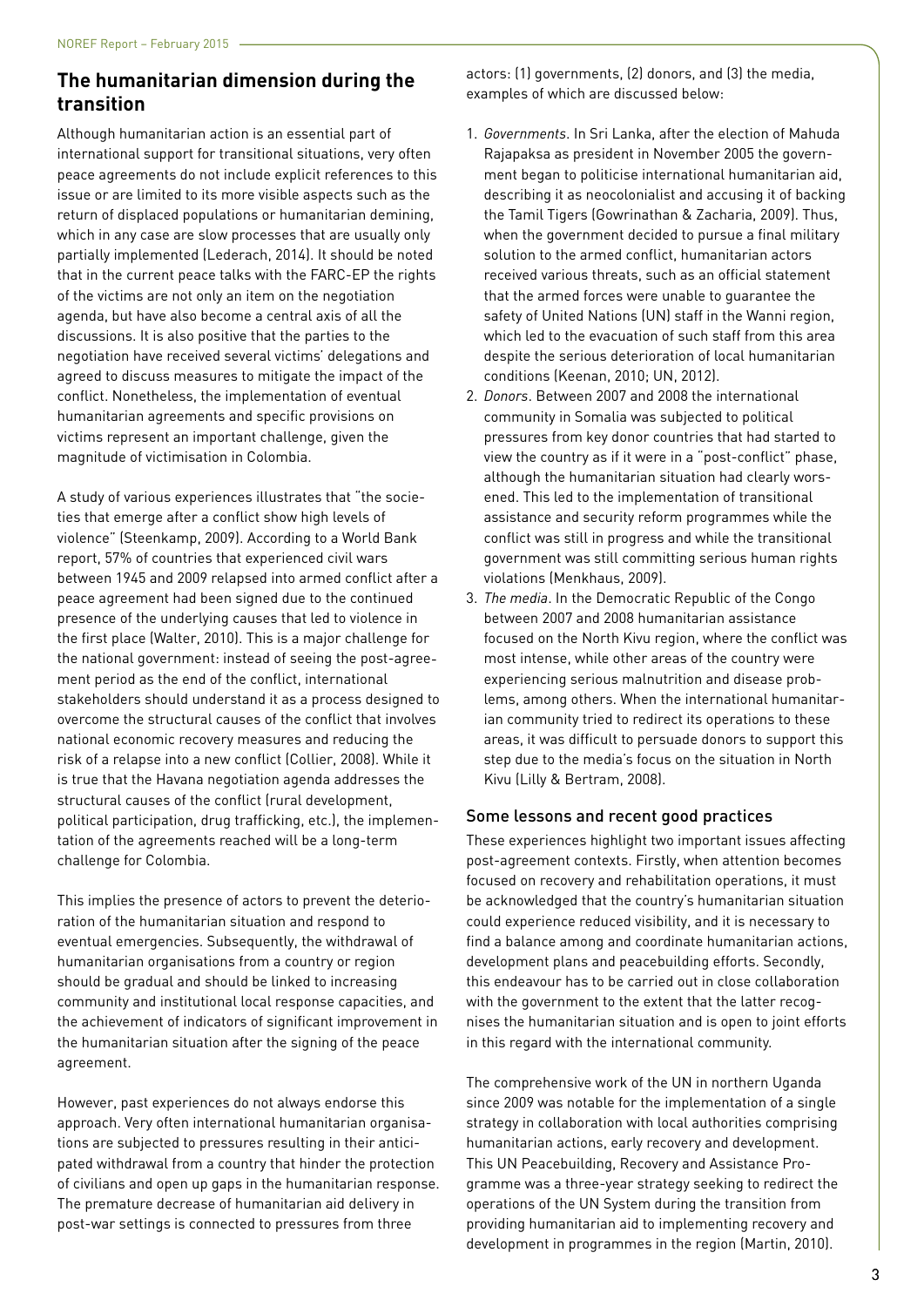Although the two sectors experienced some confidencebuilding issues, this model addresses the challenge of mainstreaming capacity-building in the humanitarian agenda by transferring knowledge from the humanitarian architecture to state institutions with the aim of creating a more efficient bridge linking this architecture to development actions.

These examples show the importance of appropriate planning of humanitarian operations in post-agreement settings. This does not mean that humanitarian programmes should be continued unnecessarily, but neither does it imply that that they should be withdrawn precipitously, since the impact that this could have on the population may be very high, while resuming such operations, should this become necessary, would be very costly.

## **Colombia: perspectives on the humanitarian situation during the peace talks5**

While the peace talks between the government and FARC-EP have had an indirect positive effect on some humanitarian indicators since they started – leading to a decrease in mass displacements and anti-personnel mine (APM) accidents, for example – new victims of violence appear in Colombia every day, especially among the indigenous and afro-descendant populations. The continuing armed violence is also due to the ongoing conflict with the ELN, which is currently engaged in exploratory talks with the government, and other sources of violence such as PDAGs. These groups are responsible for a growing part of the humanitarian effects on the population that are not merely residual and could become more prominent in a post-agreement setting. Furthermore, Colombia is also vulnerable to natural disasters. In many cases the regions and populations most affected by such disasters are also the most affected by conflict and violence, thus leading to situations of double vulnerability.

The root causes of the humanitarian crisis in Colombia are very deep and a long-lasting solution will only be found if related problems such as weak state presence in some regions, drug trafficking and other illicit economies, land-tenure rights, the massive dispossession of land and assets suffered by millions of farmers, and the resort to violence to settle land-tenure disputes are also properly addressed. While some of these issues are included in the negotiation agenda, their implementations will be a long-term challenge and could even trigger new conflicts. In addition, the urbanisation of violence and the humanitarian consequences of the activities of the mining and extractive industries represent new challenges for Colombian institutions and their humanitarian counterparts.

### Forced displacement

At least 347,286 people were displaced in Colombia between November 2012 and September 2014. This means that while the negotiations with the FARC-EP were taking place in Havana, nearly 15,100 people were forced to leave their homes each month as a consequence of conflict and violence. Nearly half of the displacements during this period (48%) resulted from FARC-EP and ELN actions, while PDAGs (officially "BACRIM" criminal gangs) where the cause of nearly one in every five displacements (19%).<sup>6</sup>

Because the FARC-EP is involved in the majority of displacements – either as a result of fighting against state forces or unilateral actions – it is possible that the number of events and victims of forced displacement would rapidly decrease in a post-agreement setting. However, an increase in the number of declarations of displacement and other events in territories currently controlled by the FARC-EP is also possible.

## Restrictions on mobility and constraints on access to basic goods and services

Between January 2013 and November 2014, 1.4 million people were subjected to restrictions on their mobility and constraints on their access to basic goods and services essential for their survival. For one out of every five of these people the restrictions lasted for more than a week and affected their access to at least three basic services, which according to OCHA Colombia (2014) constitutes a situation of confinement.<sup>7</sup> The more common causes of these restrictions are hostilities, threats and limitations imposed by non-state armed groups; the presence and use of APMs and the presence of unexploded ordnance (UXO); road blockades; and the disturbance of public order by social demonstrations.

During the same period, every month nearly 61,500 people were affected by situations that restricted their mobility and access to humanitarian aid or basic goods and services. The most-affected departments were those of Nariño, Putumayo, Antioquia and Caquetá. Bearing in mind that the FARC-EP is responsible for only 21% of the confinement situations – either because of unilateral actions or due to combat with state forces – the effects of such situations would not decrease significantly after the signing of a peace agreement.

## Anti-personnel mines and unexploded ordnance

The use and dissemination of APMs and UXO in Colombia remain a major cause of death, serious injuries and effects on the mental health of victims, their families and communities, and have social and economic consequences that affect many people in rural areas. This is one of the main

<sup>5</sup> All the figures given in this section, with the exception of restrictions on mobility and constraints on access, were taken from official sources: the Colombian Institute of Family Welfare, the Unit for Assistance and Comprehensive Reparation for Victims, Integrated Mine Action Direction, etc.

<sup>6</sup> The level of FARC-EP involvement in mass displacements (events where a minimum of ten families or 50 people are displaced) is similar. Between November 2012 and November 2014, 17% of the internal displacements monitored by OCHA took place as a result of unilateral FARC-EP actions and 37% were a consequence of combat against the armed forces.

The monitoring of the restrictions on mobility and constraints on access to goods and services poses a challenge for the international community. There is no consensual definition of "confinement" and the available information comes only from areas where local humanitarian teams have an effective presence.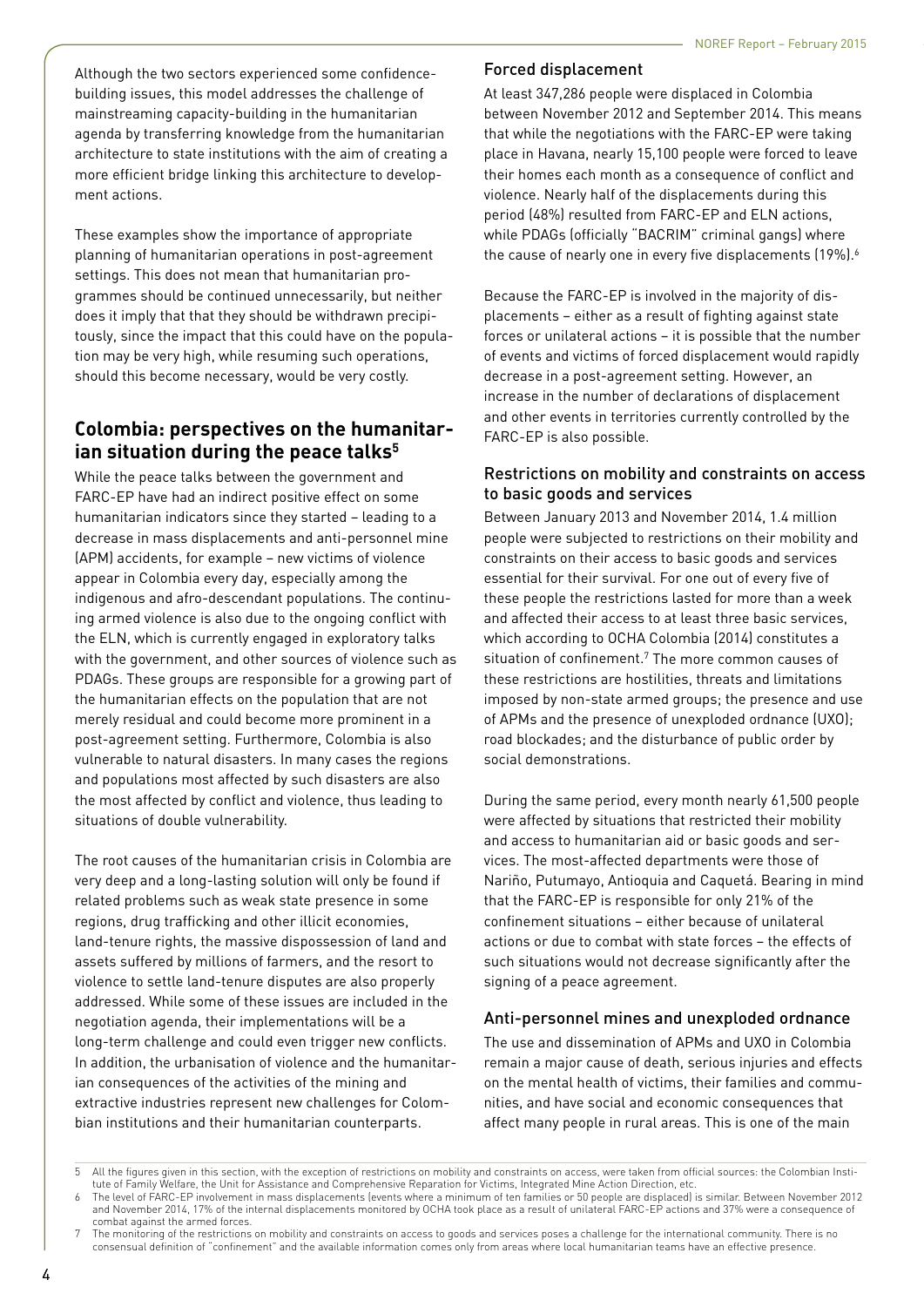causes of restrictions on mobility and constraints on access to basic services. Colombian non-state armed groups continue to use APMs to protect coca crops and strategic areas and to deter and/or reduce military operations against them. According to official estimates, between November 2012 and September 2014, 644 victims of APMs/UXO were registered (40% of them civilians), which means that every day someone – either a combatant or civilian – is the victim of APMs/UXO (37% of civilian victims are children). During this period, five departments – Antioquia, Caquetá, Nariño, North Santander and Putumayo – contained 67% of victims.

Considering that the guerrillas are primarily responsible for the laying of APMs, it is expected that a peace agreement with the FARC-EP could significantly reduce the use of this type of weapon. However, those already planted in a significant part of the national territory will continue to be a major risk factor for the civilian population for several years after a peace agreement is signed.

#### Figure I: Internally displaced people (IDPs) and APM/UXO events in Colombia



### Children and armed conflict

The conflict and armed violence in Colombia have a serious and disproportionate impact on children. Although there are no official figures on the number of children associated with non-state armed groups, between January 2013 and October 2014, 570 children left non-state armed groups and entered special programmes of the Colombian Institute of Family Welfare (ICBF). This means that every month 26 children left non-state armed groups.

Despite the under-registration of cases of child rights violation in the Colombian armed conflict, according to the global report of the UN secretary general on children and armed conflicts (UN, 2014), in 2013 the UN was able to verify 81 cases of the recruitment and use of children by armed groups in 25 of the 32 administrative departments in Colombia, which shows the wide geographical dispersion of this practice. The FARC-EP is responsible for 71% of the reported cases, followed by the ELN (21%). These cases add to the 343 cases of children that entered the ICBF programme for children who had separated from non-state armed groups.

#### Gender-based violence in the armed conflict

Violence against women has become a recurrent, systematic and generalised practice in the armed conflict in Colombia – and simultaneously one of the more invisible ones. In many cases victims do not report their experiences of sexual violence because of fear of reprisals and stigma, lack of trust in the responsible institutions, and high levels of impunity. Due to the lack of information, the scope and magnitude of this problem is difficult to estimate. Between November 2012 and September 2014, 548 victims of sexual and gender-based crimes were registered, 88% of which were women; of these, children represented 27%.

#### Other humanitarian problems

The problem of disappeared people is still absent in the peace dialogue. According to the ICRC (2014), more than 7,500 new cases of forced disappearance were reported in 2013, which means that at the end of that year the total number of disappeared people in Colombia was 67,195. The increase in the number of attacks by non-state armed groups and in the latter's use and occupation of civilian infrastructure are also issues of concern (with an average of 20 events per month during the peace talks, according to data from the Monitor information system). The threats and violence against land claimants, social leaders, and human rights defenders are also worrying. This type of violence could even increase during the implementation phase of the peace agreement, thus creating significant protection challenges.

## **The state's response to the humanitarian situation**

Colombia has a highly developed institutional and legislative framework for providing assistance to the victims of conflict. The adoption of the Victims and Land Restitution Law (Law no. 1448 of 2011) and the setting up of the Unit for Assistance and Comprehensive Reparation for Victims as a lead and coordinating body were two major advances in terms of public policy for victims' assistance and protection. Nevertheless, certain weaknesses in the assistance framework linked to the central role of local entities (municipalities) have been repeatedly highlighted. Furthermore, although the resources allocated by the central government for assistance to victims are considerable, they cannot always be labelled as humanitarian assis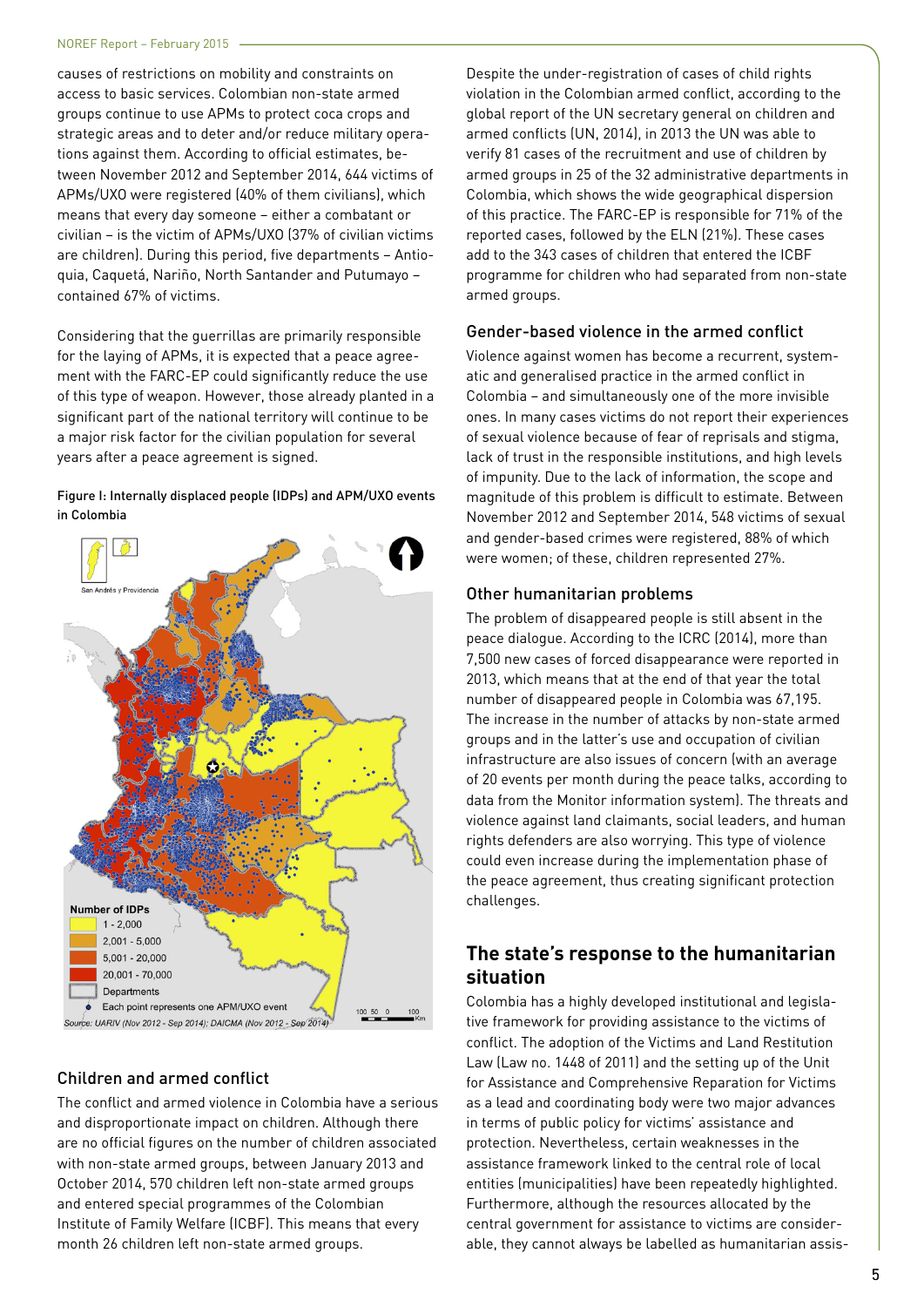tance, because they do not follow the principles and practices that regulate this sector.

In some of the most affected areas the state's response capacities, resources and/or presence are limited, thus affecting the access of people and communities to assistance. In addition, the law contains a model of assistance based on "demand" that requires victims to submit a complex declaration, which in territories still controlled by non-state armed groups is very difficult to do.

## **The international humanitarian response: the reality and trends**

The presence of international humanitarian organisations is still significant in Colombia. Most UN agencies have been present in the country since the mid-1990s, as well as a large number of international and national non-governmental organisations. Colombia was one of the first countries to pilot humanitarian reform, to set up a Humanitarian Country Team (Rey Marcos & Ariza, 2013) and to establish a cluster system, which has been strengthened.

The profile of development cooperation in the country has been changing, and because Colombia is a middle-income country and a donor of development and humanitarian aid, many donors, some of them traditional humanitarian donors, are reviewing their country strategies and roles, and assessing the possibility of an eventual withdrawal or change of priorities.

Nevertheless, there is consensus among the interviewees for this report on the importance of maintaining – or increasing if needed – the role and presence of the international humanitarian community in a post-peace agreement scenario due to the many short-term risks. The capacity of the international humanitarian community to carry out confidence-building in areas affected by violence, the independence and impartiality of its work, and its rightsbased approach to the protection of and support for victims were repeatedly highlighted during the interviews.

There is also agreement regarding the need to change the role of the international humanitarian community, since the signing of a peace agreement implies a review of its relationships with national and local state authorities. The change should be oriented to strengthening the coordination, complementarity and reinforcement of the state's institutional capacities. Nonetheless, various past organisational experiences advise on the use of humanitarian principles as a guideline in order to avoid politicising humanitarian operations.

## **The dynamics of violence and their humanitarian effects in a post-peace agreement scenario**

According to the Monitor information system, 1,400 armed actions affected 25% of Colombia's municipalities between November 2012 and November 2014.<sup>8</sup> These armed actions, mainly firefights and attacks, were concentrated in northern Cauca, Arauca, the region of Paramillo, the ancient detente area of Caquetá, the Pacific coast and the region of Catatumbo. In urban settings PDAGs and unidentified local armed structures are the protagonists of armed violence.

The FARC-EP remains the actor with the greatest participation in armed actions (52%) associated with both unilateral violence and combat with state public forces. This explains the important reduction in armed actions reported during the three periods of FARC-EP unilateral ceasefires since the beginning of the negotiations. Nonetheless, the involvement of other armed groups in military actions, including the ELN and PDAGs, is close to 48%. This means that armed violence and its humanitarian effects will not largely disappear in a post-agreement scenario, since sources of violence other than the FARC-EP are responsible for nearly half of reported armed actions.

A peace agreement with the FARC-EP would therefore not automatically translate into an end to violence. Despite the expected improvement of some humanitarian indicators at the national level due to the significant reduction of FARC-EP military actions if a peace agreement were signed, other actors still remain active sources of violence, the humanitarian effects of which may vary across regions. On the basis of approaches that address the space variations of violence in armed conflicts (Kalyvas, 2001), four types of regional dynamics are possible in a post-agreement setting:

- 1. *Territories fully controlled by the state.* The territories where the state has consolidated its territorial control would be the least violent. It is expected that the humanitarian situation may improve significantly in these areas, leading to a transition period.
- 2. *Territories contested by two or more armed actors.* These areas would be the most violent, characterised by open combat and high levels of indiscriminate and/or selective violence (e.g. between PDAGs, or between these groups and the ELN or remaining FARC-EP factions), which would last until an actor seizes control of the territory or a set of coexistence agreements are achieved among the operational actors. These agreements could be based on the geographical distribution of their operations and actions, or the division of their roles in the management of illegal economies. The more

<sup>8</sup> OCHA Colombia collects information on, categorises and georeferences armed violence incidents through the Monitor information system. The category "armed actions" includes attacks on military facilities, blockades of roads/illegal roadblocks, firefights, ambushes, armed confrontations between non-state armed groups, friendly-fire events, harassment and military incursions. These military actions can be undertaken by non-state armed groups, PDAGs, the armed forces and unidentified actors.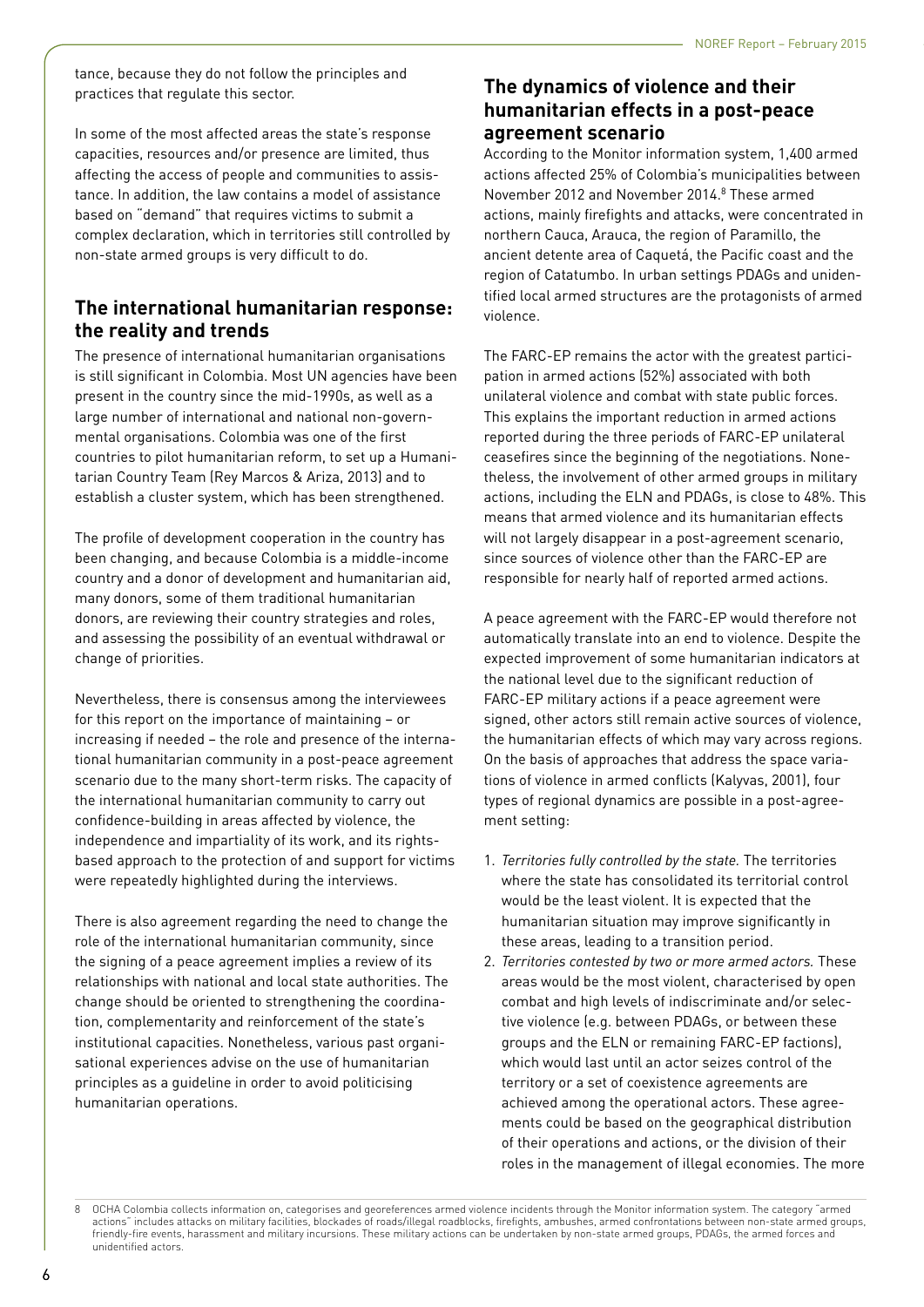visible humanitarian effects, such as massive population displacements, would occur in these areas.

- 3. *Territories characterised by a state of "coexistence" between two or more armed actors.* In areas where two or more armed groups (national armed forces, the FARC-EP's remaining factions, etc.) have established relationships of coexistence, based on mutual benefits as a result of the division of roles in informal and illicit economies, the violence will be limited while the balance of power that has been agreed is respected. The violence used by armed groups to maintain their control over territories and resources would be selective (homicides, threats, disappearances, individual displacements, the use and recruitment of children) or massive, but less visible (limitations on mobility and the use of extortion). The absence of open and direct confrontations would avoid the more visible humanitarian consequences, which does not necessarily imply a lack of humanitarian and protection needs.
- 4. *Territories controlled by a non-state armed group.* Violence would be reduced and become less visible, and would be used to maintain social control through threats, restrictions on mobility, selective homicides, extortion, individual displacements, and the use and recruitment of children. Here the population's needs would be mainly linked to protection.

The dynamics of violence and its humanitarian effects in a post-agreement setting will depend on the presence or absence of certain conditions for peace (political and economic stability, the rule of law, institutional capacity, etc.) and inherited factors or those associated with the conflict's termination (Aguirre, 2013).

In light of the interviews carried out for this research, the critical factors that will determine the levels of violence and humanitarian trends in a post-agreement scenario in areas with a strong FARC-EP presence would be as follows:

- 1. *The existence of illicit economies and previous active involvement of the FARC-EP in their control and management.* It is possible that members of the FARC-EP will decide not to stop their participation in illegal activities, which may lead them to join other armed groups with a presence in the same areas or to the emergence of new armed structures.
- 2. *The state's capacity to seize control of areas abandoned by the FARC-EP, combat PDAGs and avoid their expansion.* If the gaps left by the demobilisation of the FARC-EP are not filled by the state, other actors will take the lead, particularly in areas considered to be strategic for the control of illegal economies.
- 3. *Internal divisions in the FARC-EP and its Secretariat's capacity to implement the peace agreement.* In some areas, internal tensions and differences within the FARC-EP itself have been reported, which may lead to partial demobilisations and the persistence of FARC-EP factions in a post-agreement setting.
- 4. *The disarmament model agreed with the FARC-EP.* Depending on the agreements reached on timelines, regions and the final dispositions of the arms that are surrendered, there could be major or minor risks of the proliferation of small arms and light weapons that could end up in the hands of other armed groups.
- 5. *The militarisation of the territory and the role of the armed forces in the post-agreement scenario*. Although an increased military presence in areas formerly controlled by the FARC-EP is certainly expected, its impact will depend on the roles the military performs and the relationships it establishes with local institutions and communities.
- 6. *Violent opposition to the signing of a peace agreement*. In some regions the implementation of a peace agreement with the FARC-EP will have to contend with the opposition of "de facto" local powers.
- 7. *Institutional response and socioeconomic opportunities*. The state's capacity to rapidly improve the quality of life of the most affected communities and respond to the expectations generated by the signing of a peace agreement (for example, by improving access to basic services) will be a key factor in the credibility and sustainability of the agreement on the ground. Likewise, if the institutional response and security conditions are not sufficient, the demobilised members of non-state armed groups may be coopted by other still-active armed groups or become part of urban gangs and organised criminal networks, which poses a further risk.
- 8. *Capacities of local institutions.* A post-agreement scenario will probably require new responsibilities and roles for local institutions, some of which lack the capacity and resources to fulfil their current responsibilities/ roles.
- 9. *Institutional mechanisms for conflict management.* A number of social conflicts may arise in a post-conflict setting as the product of either the implementation of a peace agreement or an already existing effect of the armed conflict.

## **Conclusion**

International experiences of post-war scenarios show that it is necessary to focus on humanitarian issues during the transitional period after a peace agreement is signed.

After two years of peace dialogue the humanitarian situation in Colombia remains complex. While some indicators show improvement, others such as restrictions on mobility, strict social control measures and pressures on communities are more frequent as a result of the changing strategies of armed groups. The period following a peace agreement could be characterised by complexities that affect the ability to deal with humanitarian and human rights issues.

Although the Colombian state's capacity to offer assistance to victims has been reinforced during this period, there are still gaps caused by constraints on access to areas with a strong presence of non-state armed groups and the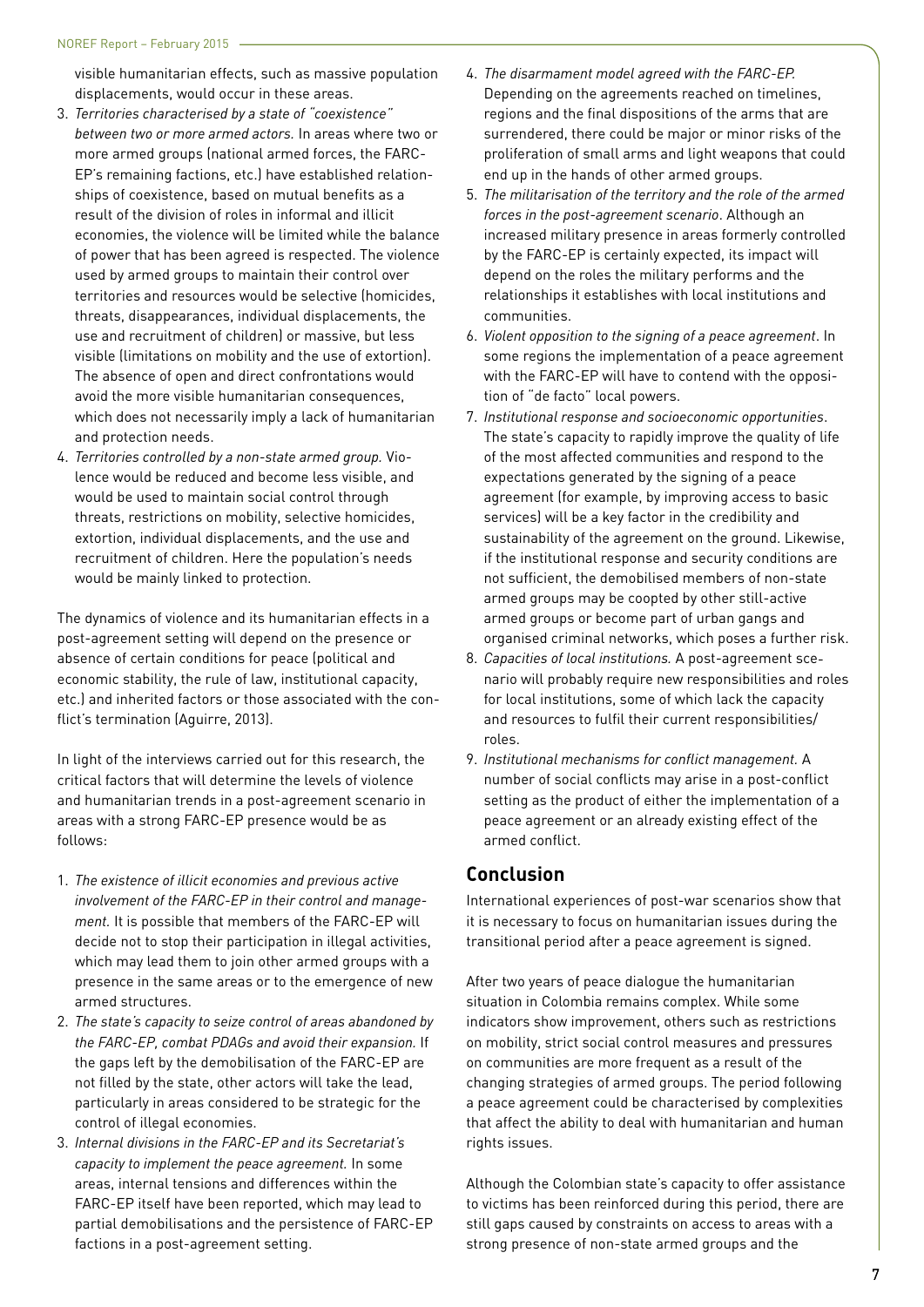reduced presence of state institutions in these areas. The gaps in humanitarian assistance and protection are clear in some areas.

This reality justifies and legitimates an international humanitarian presence that could offer added value not only in terms of humanitarian access, but also by providing principled-based assistance and protection without political bias. The presence on the ground, experience and expertise of humanitarian organisations are strengths that will enrich the transition process, widen the scope of cooperation with public and private Colombian institutions, and underpin their capacities.

#### General recommendations

- A single international community strategy should be developed, in coordination with the government, to frame peacebuilding, recovery and assistance efforts. A joint planning process involving humanitarian and development-oriented organisations could contribute to the clarification of future roles and responsibilities in order to achieve strategic and operational coherence. This process should respond to specific regional dynamics, which may vary significantly.
- Humanitarian actors should continue to call for the inclusion of humanitarian considerations in a peace agreement and support the government in the implementation of relevant humanitarian provisions. The Humanitarian Country Team, the humanitarian coordinator, donor countries and civil society should continue with their advocacy efforts in order to include explicit humanitarian considerations in any agreement reached with the FARC-EP, particularly in terms of the use and recruitment of children, disappeared people, UXO and the use of APMs, and gender-based violence, among other important issues. Furthermore, humanitarian actors should accompany and provide technical support to national institutions during the implementation of agreements reached on humanitarian issues.
- Local institutional capacities should be strengthened. It is necessary to make additional efforts to strengthen the capacities of local institutions through the allocation of human, technical and financial resources, especially in areas where the FARC-EP has a strong presence.

### Recommendations for international organisations in Colombia

*Recommendations for the inclusion of humanitarian considerations in post-peace agreement work plans* International organisations should:

• Work with the government in the early implementation of agreements reached on humanitarian issues and ensure that human rights protection, humanitarian considerations and the victims of the conflict are

considered as central pillars of all international cooperation in a post-agreement setting.

- promote greater coherence and coordination among all international cooperation actions (sharing the assessment and analysis documents produced by the various humanitarian, development and peacebuilding organisations would help to avoid overlapping);
- encourage the elaboration of a joint document like a post-conflict needs assessment and present it in a transitional results matrix or similar framework;<sup>9</sup>
- strengthen initiatives to support the recovery of people's livelihoods in areas historically controlled by the FARC-EP, where livelihoods largely depend on illegal activities related to the presence of this armed group;
- reinforce disaster-preparedness work, including the setting up of early warning systems and contingency planning for a potential escalation of violence in certain areas, and the fostering of resilience;
- encourage the use of evidence-based knowledge generated by humanitarian organisations on the ground in the design of development and peacebuilding programmes aimed at fostering appropriate hand-over processes and avoiding potential negative impacts ("do no harm"); and
- provide technical assistance and support for development organisations and national institutions to adapt their programme cycle so as to enable them to address residual humanitarian needs and be prepared in case of potential setbacks.

## *Recommendations for supporting and establishing relationships with the government and local institutions*

International organisations should:

- strengthen coordination with state institutions;
- explore models of collaboration with local institutions in order to strengthen and facilitate the transfer of knowledge and standards to national and local institutions and increase the capacities of the local humanitarian community;
- consider how to transfer the knowledge and experience of the humanitarian architecture to national/local institutions and actors and adapt this architecture to the new situation;
- offer technical assistance to state bodies through joint training and support during the processes of IDP return/ relocation and humanitarian demining;
- reinforce coordination between the Humanitarian Country Team agenda and local priorities as part of providing assistance to victims;
- promote the involvement of national bodies in existing coordination mechanisms (clusters, local humanitarian teams, etc.);
- organise rapid-response teams that can act quickly if the humanitarian situation deteriorates;

These are standarised planning documents aimed at facilitating the implementation and monitoring of specific actions.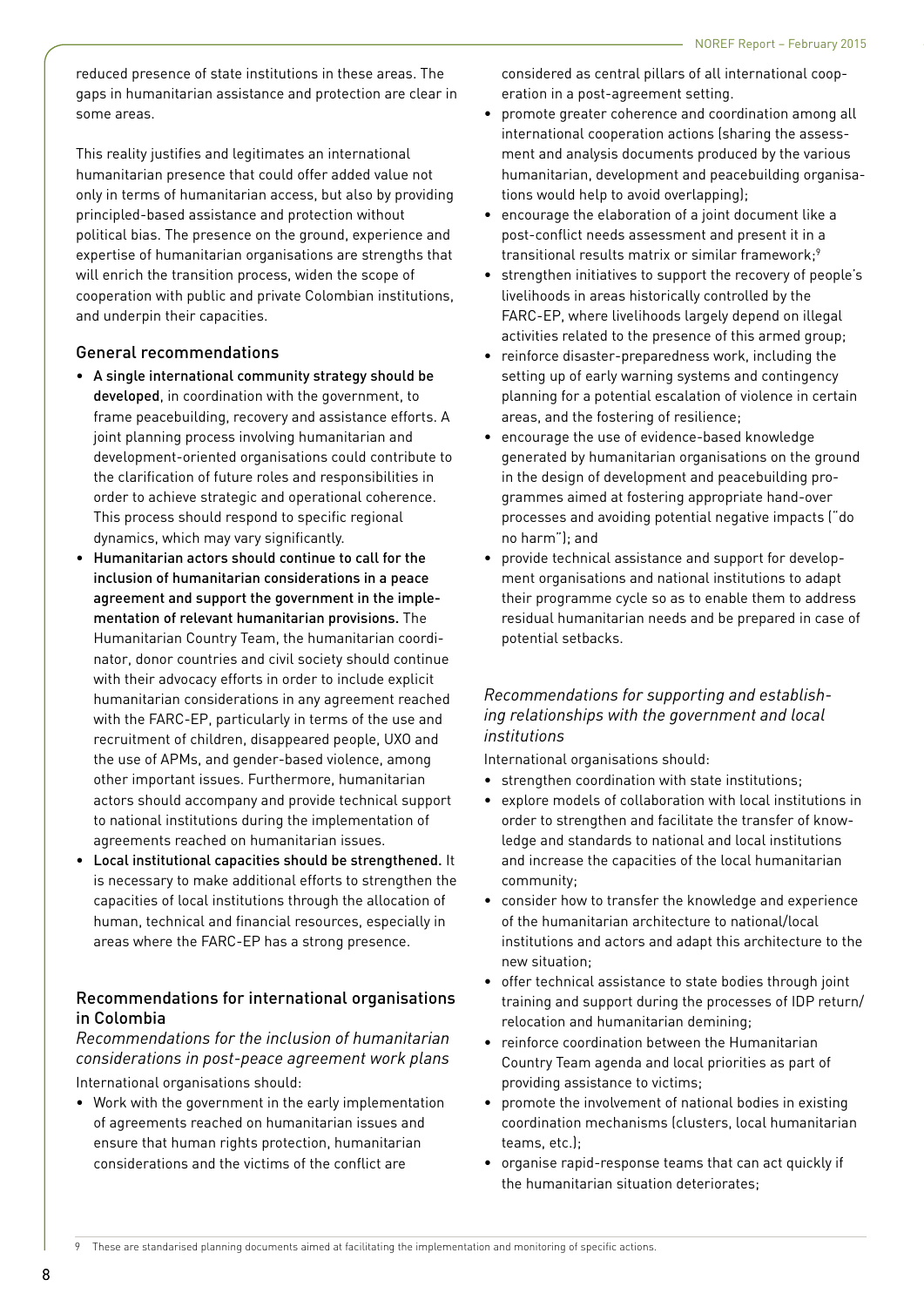- support the presence of state institutions responsible for providing assistance and protection in areas where access by state authorities has been limited in order to guarantee the application of humanitarian principles;
- strengthen civil-military coordination from a humanitarian perspective by applying international guidelines and standards, in light of the potentially leading role that the armed forces could play in a post-agreement setting; and
- support humanitarian innovation in light of the fact that Colombia is a middle-income country with significant capacity in place.

## *Recommendations for monitoring the performance of humanitarian indicators*

International organisations should:

- design and develop a set of information management tools that can be shared with actors and the authorities to better monitor the humanitarian situation, particularly dynamics such as restrictions on mobility and humanitarian access, social control, etc. that cannot be properly measured currently. The clusters and humanitarian country teams – at both the country and local levels – should support this process;
- raise awareness of situations of risk and increases in humanitarian and protection needs, as well as existing gaps;
- measure declines in the population's vulnerabilities, which – together with strengthened institutional capacities – may constitute a useful indicator to decide whether to reduce or withdraw the humanitarian presence from a given region;
- better analyse the evolution of armed conflict/violence in urban settings and its humanitarian impact;
- monitor new forms of violence and the role of new armed groups and structures; and
- identify the capacities of national institutions and international organisations in order to foster synergies and prevent overlapping in their roles and functions.

### *Recommendations for supporting civil society organisations*

International organisations should:

- assist and support the victims, their organisations, and communities in the exercise of their rights and in obtaining access to assistance and protection;
- support population groups with special protection needs (returnees, demobilised combatants, community leaders, victims' representatives, human rights defenders, etc.);
- strengthen local response capacities in the most affected areas and transfer knowledge from international humanitarian actors to community-based organisations;
- support capacity-building initiatives for communitybased organisations and promote community participation in project planning, implementation and monitoring at the local level; and

• support the processes of creating and strengthening local capacities (needs assessment, project management, etc.), focusing on social and community partner organisations that receive humanitarian funding.

#### *Recommendations for humanitarian funding*

- Emergency response funds should be maintained or increased in order to fill response gaps during the transition stage.
- Humanitarian considerations should be included in the possible funding mechanisms developed for the postconflict period (multi-partner trust funds, peacebuilding funds, etc.).

## **References**

Aguirre, K. 2014. "Disentangling violence after conflict: the case of Guatemala in a subnational analysis." Documento de trabajo CERAC no. 2014:22. Bogotá: CERAC.

Carbonnier, G. 1998. "Conflict, postwar rebuilding and the economy: a critical review of the literature." War-torn Societies Project Occasional Paper no. 1998:2. Geneva: UN Research Institute for Social Development.

Collier, P. et al. 2008. "Post-conflict risks." *Journal of Peace Research*, 45(4), July: 461-78.

Gowrinatha, N. & M. Zacharia. 2009. "Aid and access in Sri Lanka." *Humanitarian Exchange*, 43, June: 2-4.

ICRC (International Committee of the Red Cross). 2014. *Colombia: situación humanitaria: acción 2013 y perspectivas 2014*. Bogotá: ICRC.

Kalyvas, S. 2001. "La violencia en medio de la guerra civil: esbozo de una teoría." *Análisis Político*, 42, January-April: 3-25.

Keenan, A. 2010. "Human rights in Sri Lanka in the post-conflict period." International Crisis Group. Paper presented to the Subcommittee on Human Rights of the European Parliament, Strasbourg, December 6th.

Lederach, J. P. 2014. *Procesos de paz comparados: claves para construir la paz en Colombia*. Barcelona: Relatoría del Seminario Escenarios Posconflicto en Colombia.

Lilly, D. & A. Bertram. 2008. "Targeting humanitarian assistance in post-conflict DRC." *Humanitarian Exchange*, 41, December: 35-38.

Martin, E. 2010. "Capacity-building and partnership in northern Uganda." *Humanitarian Exchange*, 46, March: 41-43.

Menkhaus, K. 2009. "Somalia: 'They created a desert and called it peace(building)'." *Review of African Political Economy*, 36(120), June: 223-33.